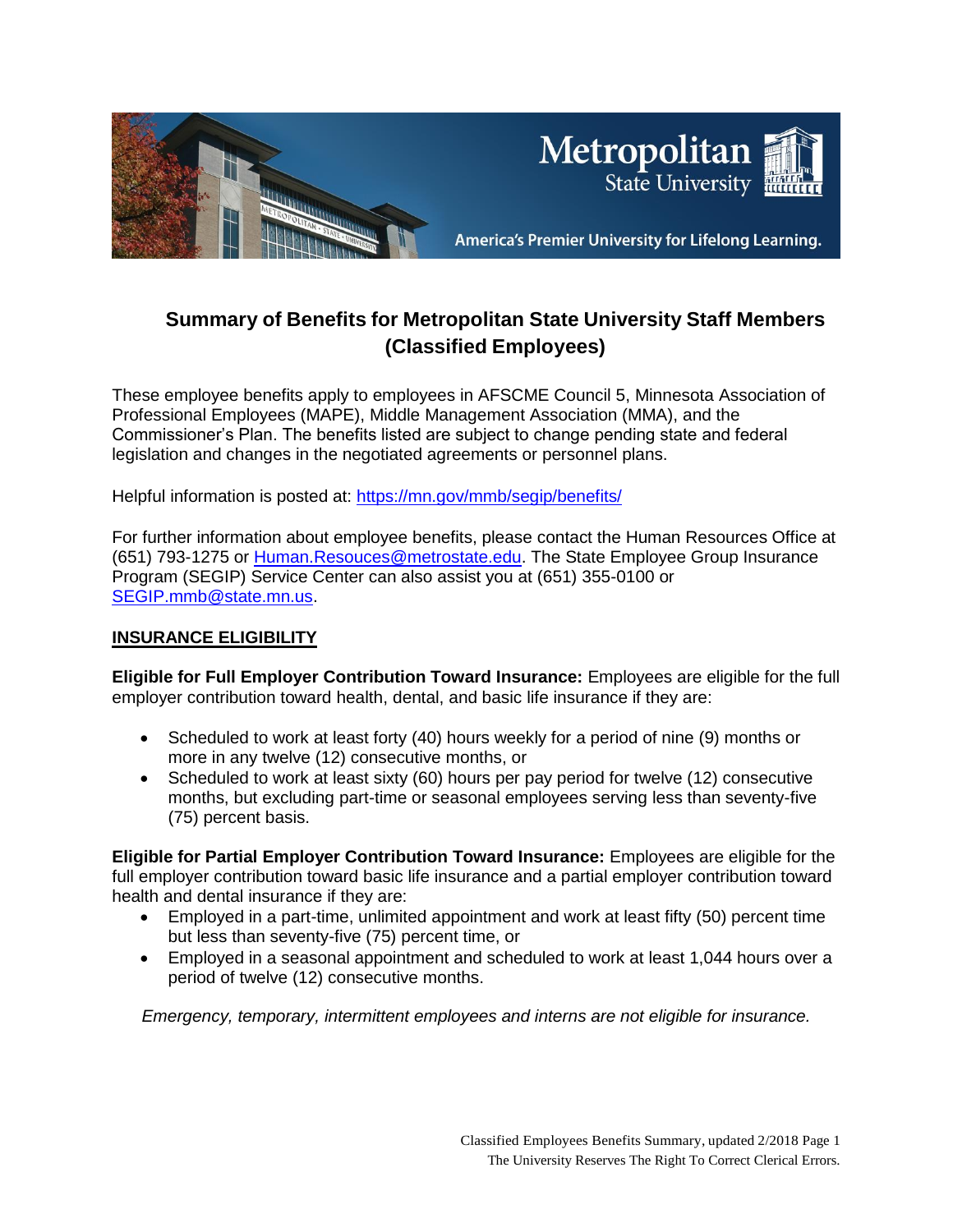## **INSURANCE EFFECTIVE DATE**

**Insurance coverage does not take effect until after 35 calendar days of employment**. MMB may require you to submit legal documentation acceptable to MMB to establish the eligibility of your dependents including the appropriate MMB certification form for evaluation of eligibility. If you do not provide documentation acceptable to MMB or knowingly provide false information as proof of eligibility, your dependents may be removed from the plan, and you may be required to reimburse the Plan for claims the Plan paid on behalf of the ineligible dependent during the period of ineligibility.

# **BASIC LIFE INSURANCE**

The employer provides and pays for term life insurance coverage for the employee. The amount of coverage is based on the employee's annual salary.

# **HEALTH INSURANCE**

The Minnesota Advantage Health Plan offers comprehensive health coverage, four cost level options, and three insurance carriers: Blue Cross Blue Shield of Minnesota, HealthPartners, and PreferredOne. Benefit coverage is uniform across all carriers. Most care is coordinated through the member's primary care clinic. Members may self-refer to some specialists including obstetricians/gynecologists, chiropractors, and mental health/chemical dependency practitioners.

There are no out-of-pocket costs for preventive care such as immunizations, well-child care, and routine annual check-ups. Cost-sharing in the form of deductibles, copays, and/or coinsurances apply to other services. The total cost will be dependent upon the cost level of the member's clinic. See the attached health plan benefits schedule for a summary of the coverage and out-ofpocket costs.

A high-deductible version of the plan is also offered to employees covered by the Commissioner's Plan. The high- deductible plan (HCDHP) includes a Health Savings Account (HSA) with an employer contribution and voluntary employee contributions. Additional information is available from MMB at: [https://mn.gov/mmb/segip/benefits/medical/hdhp-faq.jsp.](https://mn.gov/mmb/segip/benefits/medical/hdhp-faq.jsp)

The following are the 2020 monthly premiums for employees who are eligible for the **full**  employer contribution toward insurance:

| <b>HEALTH PLAN</b>               | Single Coverage |          | <b>Family Coverage</b> |           |
|----------------------------------|-----------------|----------|------------------------|-----------|
|                                  | <b>Employee</b> | Employer | <b>Employee</b>        | Employer  |
|                                  | <b>Pays</b>     | Pays     | <b>Pays</b>            | Pays      |
| Advantage Blue Cross Blue Shield | \$35.04         | \$665.68 | \$239.02               | \$1821.58 |
| Advantage HealthPartners         | \$35.04         | \$665.68 | \$239.02               | \$1821.58 |
| Advantage PreferredOne           | \$35.04         | \$665.68 | \$239.02               | \$1821.58 |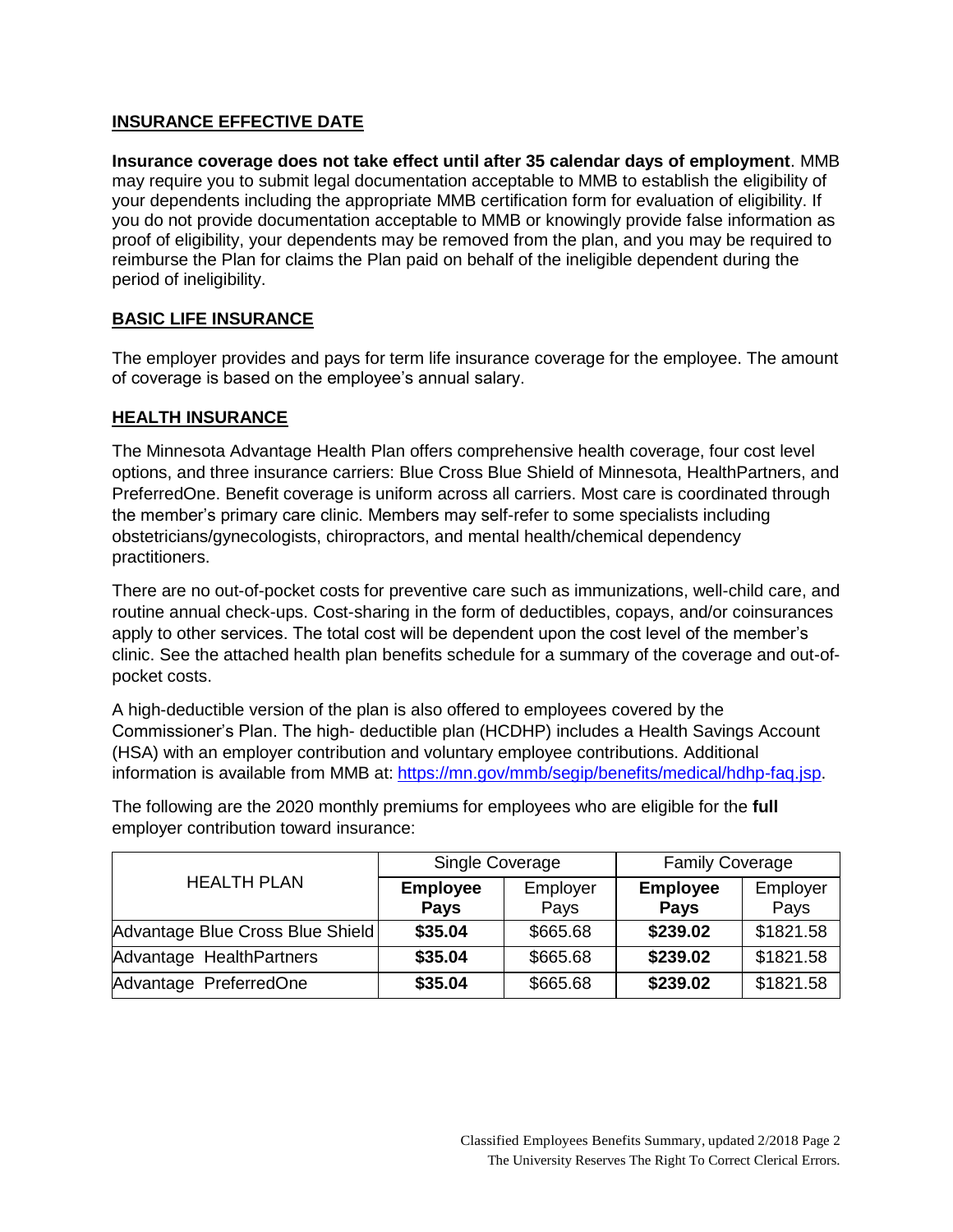## **DENTAL INSURANCE**

The dental plans offer comprehensive coverage that includes both preventive and corrective services. Preventive care such as periodic examinations, cleanings, and x-rays are covered 100%. An annual deductible and a coinsurance apply to corrective services such as fillings, restorative crowns, root canals, oral surgery, orthodontics, etc. See the attached dental plan summary.

The following are the 2020 monthly premiums for employees who are eligible for the **full**  employer contribution toward insurance:

| <b>DENTAL PLAN</b>                        | Single Coverage |          | <b>Family Coverage</b> |          |
|-------------------------------------------|-----------------|----------|------------------------|----------|
|                                           | <b>Employee</b> | Employer | <b>Employee</b>        | Employer |
|                                           | <b>Pays</b>     | Pays     | <b>Pays</b>            | Pays     |
| <b>State Dental Plan</b>                  | \$13.50         | \$27.24  | \$53.40                | \$67.14  |
| HealthPartners State of MN Dental<br>Plan | \$13.50         | \$27.24  | \$53.40                | \$67.14  |

# **RETIREMENT SAVINGS PLANS**

Employees participate in the Minnesota State Retirement System (MSRS) General Plan, which is a defined benefit plan with all investments managed by the State Board of Investment. MSRS requires a vesting period and provides a guaranteed lifetime annuity to eligible retirees. Taxes are deferred until withdrawal of funds.

Two voluntary retirement savings programs are also offered: Tax Sheltered Annuity (TSA)/403(b) Plan and the Minnesota State Deferred Compensation/457 Plan. Employees may be eligible for employer matching contributions and/or the option to convert unused vacation or compensatory time to Deferred Compensation per the applicable collective bargaining agreement or personnel plan. More information can be found at: [http://www.minnstate.edu/system/hr/employees/retirement/index.html.](http://www.minnstate.edu/system/hr/employees/retirement/index.html)

## **OPTIONAL INSURANCE**

Employees may purchase optional insurance and participate in pre-tax flexible spending accounts through the State Employee Group Insurance Program (SEGIP). These pre-tax account options include: Medical/Dental Expense Account (MDEA), Dependent Care Expense Account (DCEA), and Transit Expense Account (PKEA and BVEA).

Optional insurance plans include: Additional employee, spouse, and child life insurance; employee and spouse accidental death and dismemberment insurance; and short-term and long-term disability insurance. New employees may enroll without evidence of insurability.

## **PAID LEAVES OF ABSENCE**

Paid leaves of absence for eligible employees include holidays, sick leave which accrues at the rate of four (4) hours each full payroll period (13 days a year), and vacation which accrues at four (4) hours each full payroll period (13 days a year) for new employees. Paid leaves are prorated for eligible part-time employees.